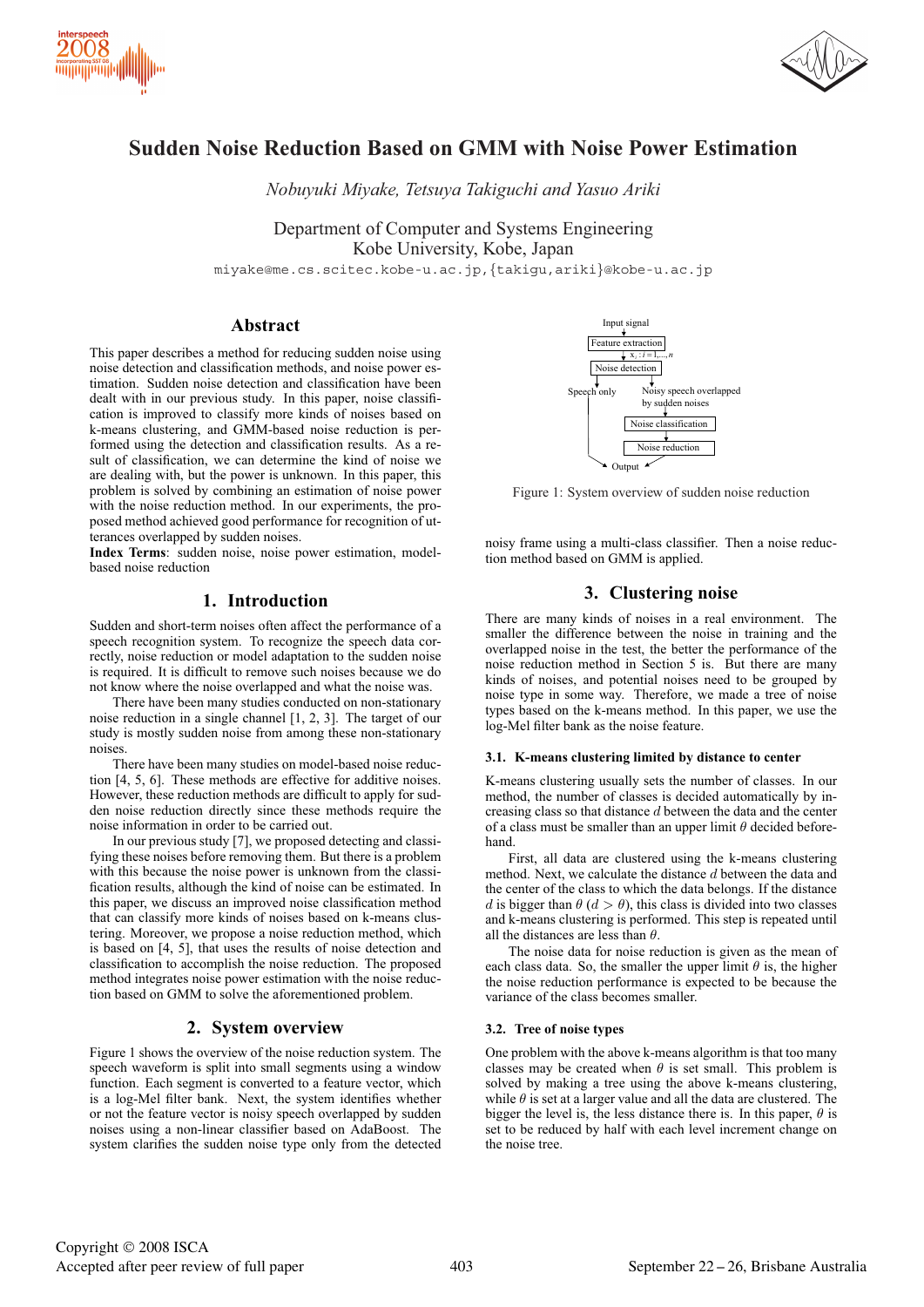

Figure 2: An example of a tree of noise types

Figure 2 shows an example of one such tree. In this paper, this clustering is performed using the mean vectors of each type of noise.

### **4. Noise detection and classification**

Noise detection and classification are described in [7]. In this paper, detection and classification are used for the noise tree.

### **4.1. Noise detection**

A non-linear classifier  $H(\mathbf{x})$ , which divides clean speech features and noisy speech features, is learned using AdaBoost. Boosting is a voting method using weighted weak classifiers and AdaBoost is one method of boosting [8]. The AdaBoost algorithm is shown in Figure 3. AdaBoost is fast and has achieved high performance. In this paper, single-level decision trees (also known as decision stumps) are used as weak classifiers, and the threshold of  $f(\mathbf{x})$  in Fig. 3 is 0.

$$
H(\mathbf{x}) = \begin{cases} \text{noisy speech}, & \text{if } f(\mathbf{x}) \ge 0\\ \text{clean speech}, & \text{if } f(\mathbf{x}) < 0 \end{cases} \tag{1}
$$

Using this classifier, we determine whether the frame is noisy or not.

#### **4.2. Noise classification**

set

Noise classification is performed for the frame detected as noisy speech. If the frame is noise only, it may be classified easily by calculating the distance from templates. But it is supposed that the frame contains speech, too. So, we use AdaBoost for noise classification. AdaBoost is extended and used to carry out multi-class classification utilizing the one-vs-rest method, and a multi-class classifier is created. The following shows this algorithm.<br>Input:  $m$ 

Input: *m* examples 
$$
\{(x_1, y_1), \dots, (x_m, y_m)\}
$$
  
\n
$$
y_i = \{1, \dots, K\}
$$
\nDo for  $k = 1, \dots, K$   
\n1. Set labels

$$
y_i^k = \begin{cases} +1, & \text{if } y_i = k \\ -1, & \text{otherwise} \end{cases}
$$
 (4)

2. Learn k-th classifier  $f^k(\mathbf{x})$  using AdaBoost for data

$$
Z^k = (\mathbf{x}_1, y_1^k), \cdots, (\mathbf{x}_m, y_m^k)
$$

**Input:** *n* examples  $Z = \{(\mathbf{x}_1, y_1), \cdots, (\mathbf{x}_n, y_n)\}\)$  where  $y_i$ means a label of  $x_i$  and it is  $\{-1,1\}$ **Initialize:**

$$
w_1(\mathbf{z}_i) = \begin{cases} \frac{1}{2m}, & \text{if } y_i = 1\\ \frac{1}{2l}, & \text{if } y_i = -1 \end{cases}
$$

where,  $m$  is the number of positive data, and  $l$  is the number of negative data. **Do for**  $t = 1, \dots, T$ ,

- 1. Train a base learner with respect to weighted example distribution  $w_t$  and obtain hypothesis  $h_t : \mathbf{x} \mapsto \{-1, 1\}$
- 2. Calculate the training error  $\epsilon_t$  of  $h_t$ :

$$
\epsilon_t = \sum_{i=1}^n w_t(\mathbf{z}_i) \frac{I(h_t(\mathbf{x}_i) \neq y_i) + 1}{2}.
$$

3. Set 
$$
\alpha_t = \log \frac{1 - \epsilon_t}{\epsilon_t}
$$
  
4. Update example distribution  $w_t$ :  

$$
w_t(\mathbf{z}_i) \exp{\alpha_t I(h_t(\mathbf{x}_i) \neq y_i)}
$$

$$
w_{t+1}(\mathbf{z}_i) = \frac{w_t(\mathbf{z}_i) \exp\{\alpha_t I(h_t(\mathbf{x}_i) \neq y_i)\}}{\sum_{j=1}^n w_t(\mathbf{z}_i) \exp\{\alpha_t I(h_t(\mathbf{x}_i) \neq y_i)\}}.
$$
\n(2)

**Output:** final hypothesis:

$$
f(\mathbf{x}) = \sum_{t} \alpha_t h_t(\mathbf{x})
$$
 (3)

Figure 3: AdaBoost algorithm for noise detection

#### **Final classifier:**

$$
\hat{k} = \underset{k}{\operatorname{argmax}} f^k(\mathbf{x})
$$
\n(5)

This classifier is made at each node in tree.  $K$  is the total number of the noise classes in a node. In this paper, each node has from 2 to 5 classes.

# **5. Noise reduction method**

#### **5.1. Noisy speech**

The observed signal feature  $X_b(t)$ , which is the energy of filter  $b$  of the Mel-filter bank at frame  $t$ , can be written as the follows using clean speech  $S_b(t)$  and additive noise  $N_b(t)$ 

$$
X_b(t) = S_b(t) + N_b(t)
$$
\n<sup>(6)</sup>

In this paper, we suppose that noises are detected and classified but the SNR is unknown. In other words, the kind of the additive noise is estimated but the power is unknown. Therefore, the parameter  $\alpha$ , which is used to adjust the power is used as follows.

$$
X_b(t) = S_b(t) + \alpha \cdot N_b(t) \tag{7}
$$

In this case, the log Mel-filter bank feature  $x<sub>b</sub>(t)$  $(=\log(X_b(t)))$  is

$$
x_b(t) = \log \{ \exp (s_b(t)) + \alpha \cdot \exp (n_b(t)) \}
$$
  
=  $s_b(t) + \log \{ 1 + \alpha \cdot \exp (n_b(t) - s_b(t)) \}$   
=  $s_b(t) + G_b (\mathbf{s}(t), \mathbf{n}(t), \alpha)$  (8)

The clean speech feature  $s<sub>b</sub>(t)$  can be estimated by estimating  $G_b$  (**s**(*t*),  $\mathbf{n}(t)$ ,  $\alpha$ ) and subtracting it from  $x_b(t)$ .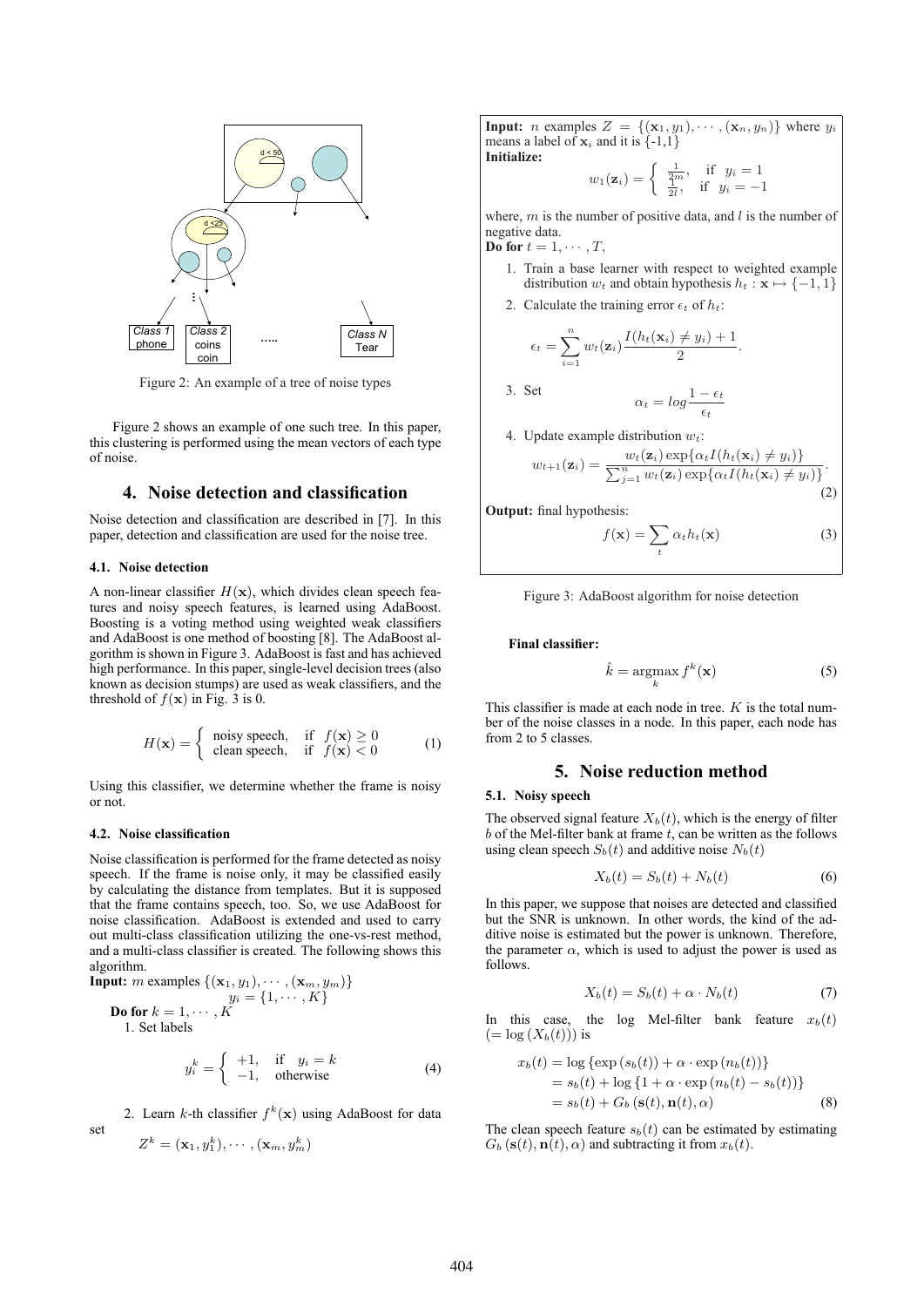### **5.2. Speech feature estimation based on GMM**

The GMM-based noise reduction method is performed to estimate  $s(t)$  [4, 5]. The algorithm estimates the value of the noise using the clean speech GMM in the log Mel filter bank domain. A statistical model of clean speech is given as an  $M$ -Gaussian mixture model.

$$
p(\mathbf{s}) = \sum_{m}^{M} Pr(m)N(\mathbf{s}; \mu_{s,m}, \Sigma_{s,m})
$$
(9)

Here,  $\mu_{s,m}$  and  $\Sigma_{s,m}$  are the mean vector and the variance matrix of the clean speech  $s(t)$  at the component m. The noisy speech model is assumed using this model as follows:

$$
p(\mathbf{x}) = \sum_{m}^{M} Pr(m)N(\mathbf{x}; \mu_{x,m}, \Sigma_{x,m})
$$
 (10)

$$
\mu_{x,m} \approx \mu_{s,m} + G(\mu_{s,m}, \mu_n, \alpha) \tag{11}
$$

$$
\Sigma_{x,m} \approx \Sigma_{s,m} \tag{12}
$$

where,  $\mu_n$  is the mean vector for one of the noise classes, which is decided by the result of the noise classification. At this time, the estimated value of  $G$ (**s**, **n**,  $\alpha$ ) is given as follows:

$$
\hat{G}(\mathbf{s}, \mathbf{n}, \alpha) = \frac{\sum_{m} p(m|\mathbf{x}) G(\mu_{\mathbf{s}, \mathbf{m}}, \mu_{\mathbf{n}}, \alpha)}{\sum_{m} p(m|\mathbf{x})}
$$
(13)

where,  $p(\mathbf{x}, m)$  is the likelihood of a component for noisy GMM.

$$
p(m|\mathbf{x}) = Pr(m)N(\mathbf{x}; \mu_{x,m}, \Sigma_{x,m})
$$
 (14)

The clean speech feature **s** is estimated by subtracting  $G(\mathbf{s}, \mathbf{n}, \alpha)$  from feature **x** of the observed signal.

$$
\mathbf{s} = \mathbf{x} - \hat{G}(\mathbf{s}, \mathbf{n}, \alpha) \tag{15}
$$

#### **5.3. Noise reduction by estimating noise power**

The parameter  $\alpha$ , which is used to adjust the noise power, is unknown. Therefore, equation (13) cannot be used because  $\mu_{x,m}$ and  $p(m|\mathbf{x})$  depend on  $\alpha$ . Hence, we replace  $p(m|\mathbf{x})$  with  $p(m, \alpha | \mathbf{x})$ . Parameter  $\alpha$  is decided so as to maximize the likelihood of a component  $p(m, \alpha | \mathbf{x})$ . In this paper,  $\alpha_m$  is calculated for each component of GMM. In order to find  $\alpha_m$  maximizing  $p(m, \alpha_m|\mathbf{x})$ , we solve the following equation:

$$
\frac{\partial \log p(m, \alpha_m | \mathbf{x})}{\partial \alpha_m} = 0 \tag{16}
$$

As it is difficult to solve this equation analytically, we use Newton's method to solve it. The initial value of Newton's method was set at 0. After  $\alpha_m$  is calculated,  $\mu_{x,m}$  and  $p(m, \alpha_m|\mathbf{x})$  are decided. After this is done, equation (13) can be used.  $\hat{G}$  and **s** are estimated in the following way, rather than by the use of (13).

$$
\hat{G} = \frac{\sum_{m} p(m, \alpha_m | \mathbf{x}) G(\mu_{\mathbf{s}, \mathbf{m}}, \mu_{\mathbf{n}}, \alpha_m)}{\sum_{m} p(m, \alpha_m | \mathbf{x})}
$$
(17)

$$
\mathbf{s} = \mathbf{x} - \hat{G} \tag{18}
$$

In this paper, the parameter  $\alpha$ , which depends on component m, is estimated, but we will also be able to estimate a parameter  $\alpha$  which is independent of the component number m. In the proposed method, it will be expected that when the estimated  $\alpha_m$  is not close to the true  $\alpha$ , the component will have a negligible influence as far as equation (17) is concerned because the likelihood of the component will become smaller than that for other components.

#### Table 1: Experimental conditions

| <b>Making tree</b>                  |                                   |  |  |  |  |
|-------------------------------------|-----------------------------------|--|--|--|--|
| Feature parameters                  | 24-log Mel filter bank            |  |  |  |  |
| Tree depth                          |                                   |  |  |  |  |
| Upper limit $\theta$                |                                   |  |  |  |  |
| (in order of depth level)           | 50, 25, 12, 6                     |  |  |  |  |
| <b>Detection and Classification</b> |                                   |  |  |  |  |
| Feature parameters                  | 24-log Mel filter bank            |  |  |  |  |
| The number of weak learners         | 200                               |  |  |  |  |
| <b>Noise reduction</b>              |                                   |  |  |  |  |
| Feature parameters                  | 24-log Mel filter bank            |  |  |  |  |
| The number of components of GMM     | $\overline{16, 32, 64}$           |  |  |  |  |
| <b>Speech recognition</b>           |                                   |  |  |  |  |
| Feature parameters                  | $12-MFCC + \Delta + \Delta\Delta$ |  |  |  |  |
| Acoustic models                     | Phoneme HMM                       |  |  |  |  |
|                                     | 3 states, 4 mixtures              |  |  |  |  |
| Lexicon                             | $2,500$ words                     |  |  |  |  |

Table 2: Results of Detection and Classification

|                                  | 5 dB | $0$ dB $-5$ dB    |
|----------------------------------|------|-------------------|
| Recall                           |      | 0.820 0.897 0.952 |
| Precision                        |      | 0.827 0.831 0.833 |
| Classification 0.283 0.404 0.470 |      |                   |

# **6. Experiments**

In order to evaluate the proposed method, we carried out isorated word recognition experiments using the ATR database for speech data and the RWCP corpus for noise data [9].

#### **6.1. Experimental conditions**

The experimental conditions are shown in Table 1. All features were gotten in a 20 ms window by 10 ms frame shift. The word utterances of four different people are recorded in the ATR database. There were 105 types of noises in the RWCP corpus, and one kind of noise consists of 100 data samples, which are divided into 50 samples for testing and 50 samples for training. The noise tree was made using the mean vectors of the training samples, and these vectors were divided into 45 classes (which is the number of leaves). Learning classifiers for detection and classification were performed using the noisy speech features. So, we made noisy utterances in each class, adding noises to  $2,000 \times 4$  clean utterances of 4 persons (two men, two women) for training data. Clean utterances were in ATR database which were Japanese word utterances of 4 persons. In this case, SNR ratio is adjusted between -5 dB and 5 dB. One model of GMM for noise reduction and HMM for recognition were learned using the same  $2.000 \times 4$  clean utterances of 4 persons. In order to make test data, we used  $500 \times 4$  different word utterances by the same 4 persons. Some noises overlapped one test utterance with adjusting SNR -5, 0 and 5 dB and each noise continues 10  $\sim$  200 ms.

#### **6.2. Experimental results**

Figure 2 shows the results of detection and classification. Recall is the ratio of detected true noisy frames among all the noisy frames, Precision is the ratio of detected true noisy frames among all the detected frames and Classification is the rate of true classification frames among the detected noisy frames. In